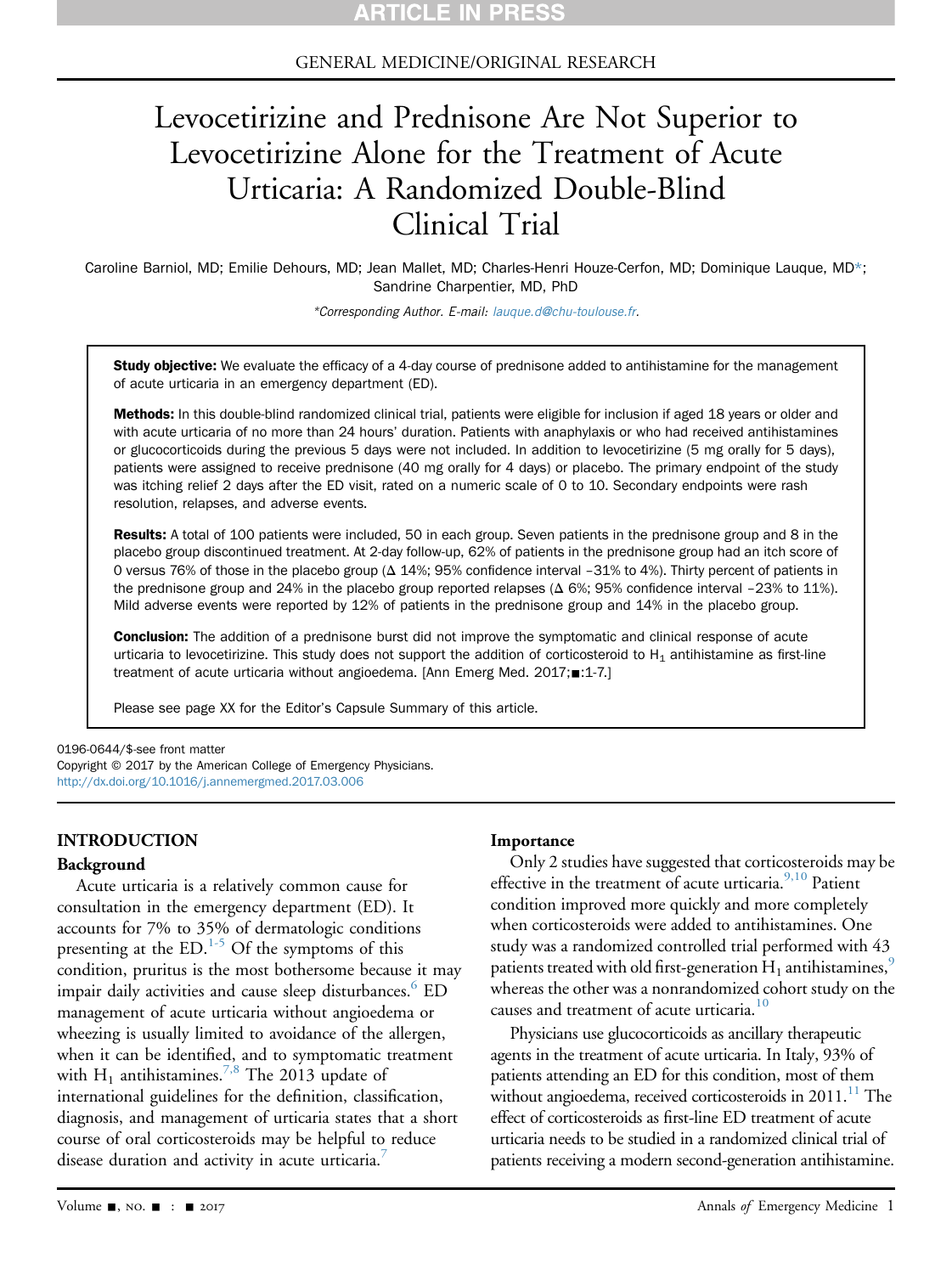# **ARTICLE IN PRES**

#### Treatment of Acute Urticaria and the second second terms of Acute Control of Acute Control et al.

#### Editor's Capsule Summary

What is already known on this topic The role for corticosteroids in urticaria is not clear.

What question this study addressed

Does adding prednisone to antihistamine therapy hasten itch resolution in simple urticaria?

#### What this study adds to our knowledge

In this double-blind, placebo-controlled trial of 100 adults, itch and rash relief at 2 days were similar with and without prednisone.

How this is relevant to clinical practice Adding a corticosteroid to antihistamine therapy for simple urticaria appears unnecessary.

Use of modern nonsedative  $H_1$  antihistamines is recommended because they have a better safety profile than first-generation sedative  $H_1$  antihistamines.<sup>7</sup>

#### Goals of This Investigation

We designed a prospective, randomized, placebocontrolled, double-blind, parallel-group study on the efficacy of a short course of prednisone in addition to levocetirizine for the treatment of acute urticaria in ED patients. The primary outcome variable was complete resolution of itching, defined by an itch score of 0 of 10 at 2-day follow-up. Secondary endpoints were rash resolution, relapses, and adverse events.

#### MATERIALS AND METHODS

#### Study Design

Enrollment in this prospective, randomized, doubleblind, controlled trial began in February 2012 and finished when the desired number of patients was reached in January 2014. The French National Agency of Medicine and Health Products Safety (Agence Nationale de Sécurité du Médicament et des Produits de Santé) and the regional ethics committee approved this study in October and November 2011, respectively. A standard statement that explained the nature of the study was read to eligible patients, and if they agreed to participate they filled out an informed consent form and were enrolled.

#### Setting

The study was conducted at a multifacility academic hospital that has 2 tertiary care academic EDs, which

together treated more than 98,000 patients aged 15 years or older in 2013. The patients were prospectively enrolled by their treating emergency physician. Before the study, physicians underwent a comprehensive education program concerning the ethical conduct of research and the study protocol, including data collection and signs and treatment of acute urticaria. Shorter refresher sessions were provided throughout the study period.

#### Selection of Participants

Patients were eligible for inclusion if they were aged 18 years or older and presented to the ED with acute generalized rash of no more than 24 hours' duration that was characterized by fleeting wheals and itching. The exclusion criteria were angioedema; anaphylaxis; fever; use of antihistamines or glucocorticoids during the 5 days before ED admission; known allergy to the study drugs or formulation ingredients; patient-reported history of diabetes, chronic respiratory failure, or cardiac or renal failure; active peptic ulcer disease; pregnancy or breastfeeding; and inclusion in another clinical trial. Patients were enrolled by emergency physicians working clinically.

#### Interventions

Eligible patients were treated with either levocetirizine (5 mg orally once daily for 5 days) and prednisone (40 mg orally once daily for 4 days) or levocetirizine at the same dosage and placebo. Both the prednisone and the placebo doses were prepared in identical capsules by the hospital's pharmacy department so that neither the treating emergency physician nor the patient could discern which study medication was administered. Randomization was performed by the hospital pharmacy. The allocation list was generated by a computer random-number generator and was equilibrated by blocks of 10 for each ED. Levocetirizine tablets and prednisone or placebo capsules were placed in 2 packs in sealed envelopes that were sequentially numbered and stored in the ED. The patient was assigned the upcoming envelope. The first dose of levocetirizine and prednisone or placebo was given during the patient's ED visit. Patients were observed for 1 hour in the ED after initiation of treatment. Before discharge, they were instructed to receive the medications in the envelope on the subsequent 4 days.

#### Data Collection and Processing

All baseline data, including age, sex, height, weight, medical history, eliciting factors, baseline itch score, extent of urticaria, pulse rate, and blood pressure, were collected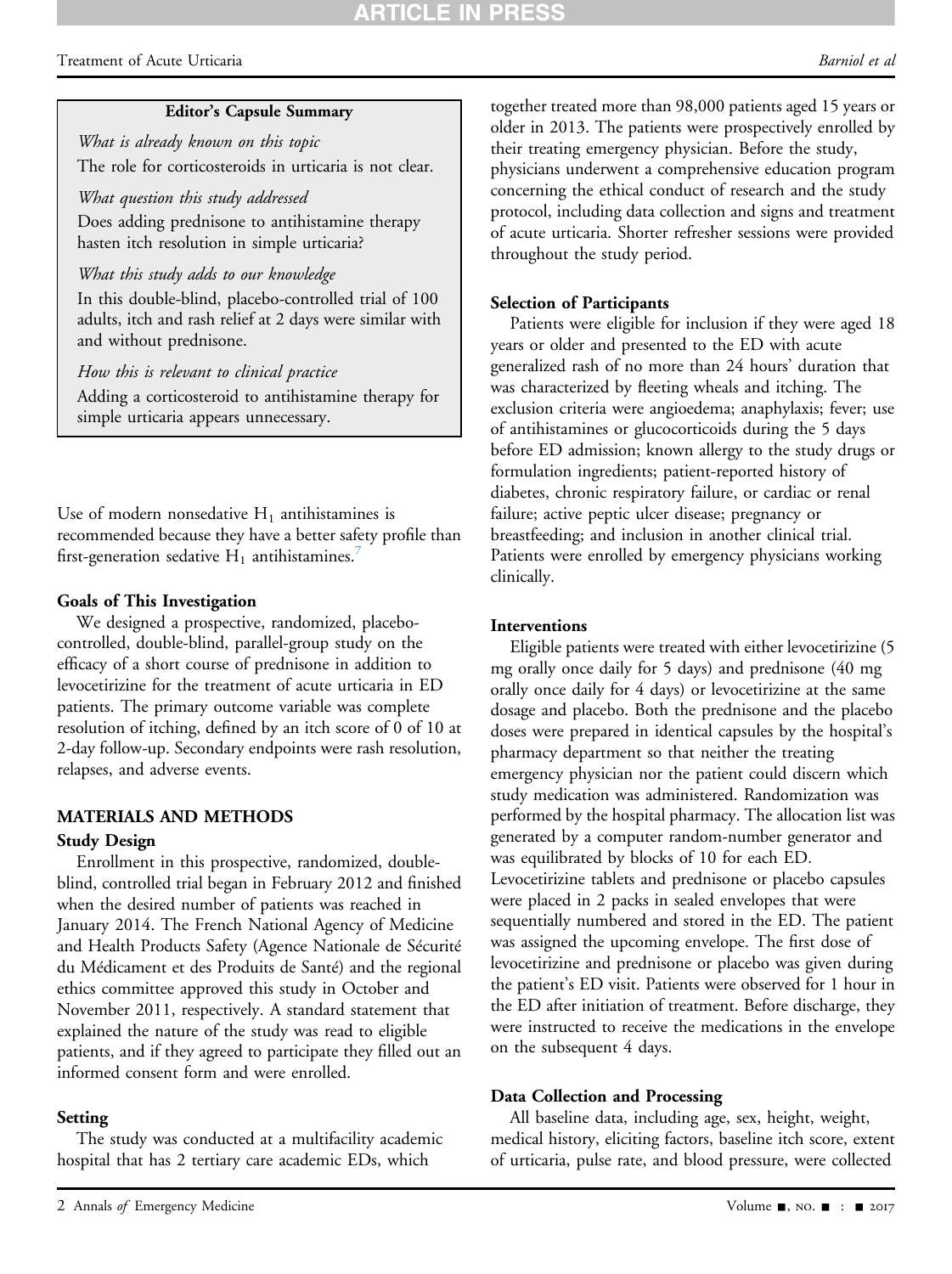# **RTICLE IN PRES**

prospectively and recorded directly in a case report form by the treating physicians. Patient condition was reassessed clinically in the ED 1 hour after initiation of treatment, and itch scores, rash scores, and adverse events were recorded. Patients were contacted by telephone 2, 5, 15, and 21 days after ED discharge by the same investigator, who was blinded to the patient group. They were asked to rate their itch score, to describe any remaining rash or relapse, to confirm compliance with medications, and to state any adverse effects. Patients were asked specifically about general, gastrointestinal, muscular, and neuropsychiatric symptoms, dry mouth, and tendon rupture. Itching was assessed by asking patients to rate their pruritus with an integer between 0 and 10, 0 being "itching free" and 10 being "worst itching ever." We chose to use a verbal numeric rating scale rather than a visual analog scale to ease data collection by telephone. The percentage of total body surface area affected by urticaria was estimated with the rule of 9s. $^{12}$  $^{12}$  $^{12}$  Patients were asked at follow-ups about relapses. Fleeting relapses occurring at follow-up intervals were recorded even if the itch scores and the rash scores measured at the call were improved compared with the previous scores. Accuracy of data collected, consistency with source documents, and missing data were controlled by a research assistant throughout the study.

#### Outcome Measures

The primary endpoint of the study was itching relief 2 days after the ED visit. Itching relief was defined as a numeric rating scale score equal to 0 of 10. Secondary endpoints were rash resolution, defined as 0% of total body surface area covered by urticaria, percentage of patients with relapses, and adverse events.

## Primary Data Analysis

Descriptive statistics are reported as medians with interquartile ranges (IQRs) and proportions with exact binomial 95% confidence intervals (CIs). Proportions were compared by using  $\chi^2$  tests or Fisher's exact test when appropriate. Data were analyzed with Stata (StataCorp, College Station, TX).

The sample size was calculated on the basis of previous data showing that complete remission of acute urticaria occurred within 3 days of treatment in 66% of patients treated with antihistamine and 94% of patients treated with corticosteroid.<sup>[10](#page-6-4)</sup> Most of the difference between corticosteroid and histamine alone occurred within the first 2 days of treatment in another trial.<sup>[9](#page-6-3)</sup> The approach for the study design was a superiority design, so a sample size of 41 was therefore calculated with a 2-sided test with a 0.05 type I error and a power of 80%. We decided nevertheless to include 100 patients to offset those who were noncompliant or lost to follow-up. All participants who underwent random assignment were analyzed according to group assignment in an intention-to-treat fashion. We performed a post hoc sensitivity analysis to determine the robustness of the results to the inclusion of data from participants who deviated from the protocol. The main outcome, itch score at 2-day follow-up, was analyzed per protocol after exclusion of participants who discontinued treatment.

## RESULTS

#### Characteristics of Study Subjects

[Figure 1](#page-3-0) shows the trial profile. Among the 710 eligible patients, 412 had the following exclusion criteria: angioedema or anaphylaxis (142), use of antihistamines or glucocorticoids before their ED visit (116), rash of greater than 24 hours' duration (103), younger than 18 years (33), pregnancy (8), fever (5), chronic disease (4), and previous inclusion (1). One hundred sixty eligible patients were not included because the treating emergency physician was not available or not included in the trial. One hundred patients were randomly assigned to treatment.

Seven patients in the prednisone group and 8 in the placebo group showed poor compliance and discontinued treatment, mainly because they experienced no improvement. One patient in the placebo group had vomiting and abdominal pain in the ED 1 hour after initiation of treatment. These symptoms were related to anaphylaxis, and the patient rapidly improved after a steroid injection. Twelve patients discontinued early, during the first 2 days of treatment. Three of the 8 subjects who withdrew from treatment in the placebo group received a corticosteroid during the treatment period. Follow-up data were available at days 2, 5, 15, and 21 after entry for 100, 88, 85, and 92 patients, respectively. Overall, 41 patients (82%) in the prednisone group and 39 (78%) in the placebo group complied with the treatment and were available for follow-up at 21 days.

The baseline characteristics of the 100 patients are reported in [Table 1.](#page-4-0) Median itch scores at entry were 7 (IQR 5 to 8) for both the placebo group and the prednisone group. The median percentages of total body surface area affected by urticaria were 33 (IQR 10 to 49) for the placebo group and 30 (IQR 10 to 54) for the prednisone group.

## Main Results

Both treatments proved to be effective, with cessation of symptoms within 2 days in the majority of patients. At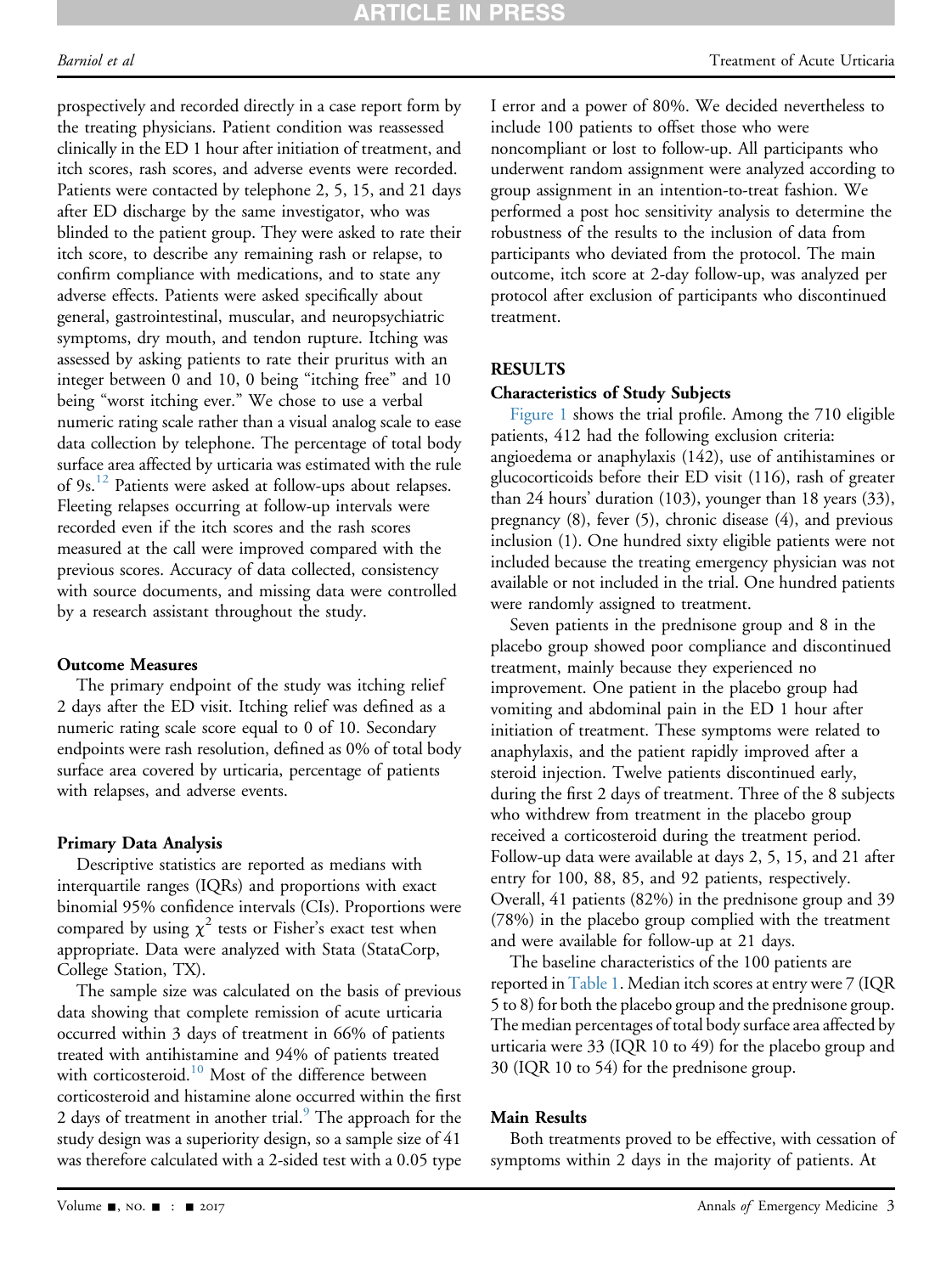<span id="page-3-0"></span>

Figure 1. Flow chart of the study.

follow-up 2 days after entry into the study, 62% of the patients in the prednisone group had an itch score of 0 versus 76% of those in the placebo group ( $\Delta -14\%$ ; 95% CI –31% to 4%). The sensitivity analysis performed after exclusion of the 15 patients who violated the protocol found similar results: 67% of patients in the prednisone group and 79% in the placebo group had an itch score of 0 at 2-day follow-up  $(\Delta -11\%; 95\% \text{ CI} -29\% \text{ to } 8\%).$ After 2 days' treatment, the rash resolved in 70% of patients in the prednisone group versus 78% of those in the placebo group ( $\Delta -8\%$ ; 95% CI –25% to 9%).

Other assessments performed 1 hour after ED treatment, at 5 days when treatment was discontinued, and at later dates did not show better itching relief with prednisone than with placebo [\(Figure 2](#page-4-1)). Median itch scores were 2 (IQR 1 to 5) for the prednisone group and 2 (IQR 0 to 5) for the placebo group at 1 hour after entry

into the study, and 0 for both groups at 2-day follow-up. [Figure 3](#page-4-2) presents the changes in itch score as parallel line plots for each patient from baseline to 2 days, showing a similar pattern of decrease for both groups. Itch score increased at day 2 in only 4 patients in the prednisone group and 2 patients in the placebo group. The improvement of rash score for each patient in both groups from baseline to 2 days is shown in Figure  $E1$ , available online at [http://www.annemergmed.com.](http://www.annemergmed.com)

Fifteen patients (30%) in the prednisone group and 12 patients (24%) in the placebo group reported one or more relapses [\(Table 2](#page-4-3)) ( $\Delta$  6%; 95% CI –11% to 23%). Most of these relapses (89%) occurred during the first 5 days of the protocol. Nine patients in the prednisone group were treated with another corticosteroid, 6 after premature discontinuation of the study treatment and 3 after completing the 5-day treatment period. Three patients in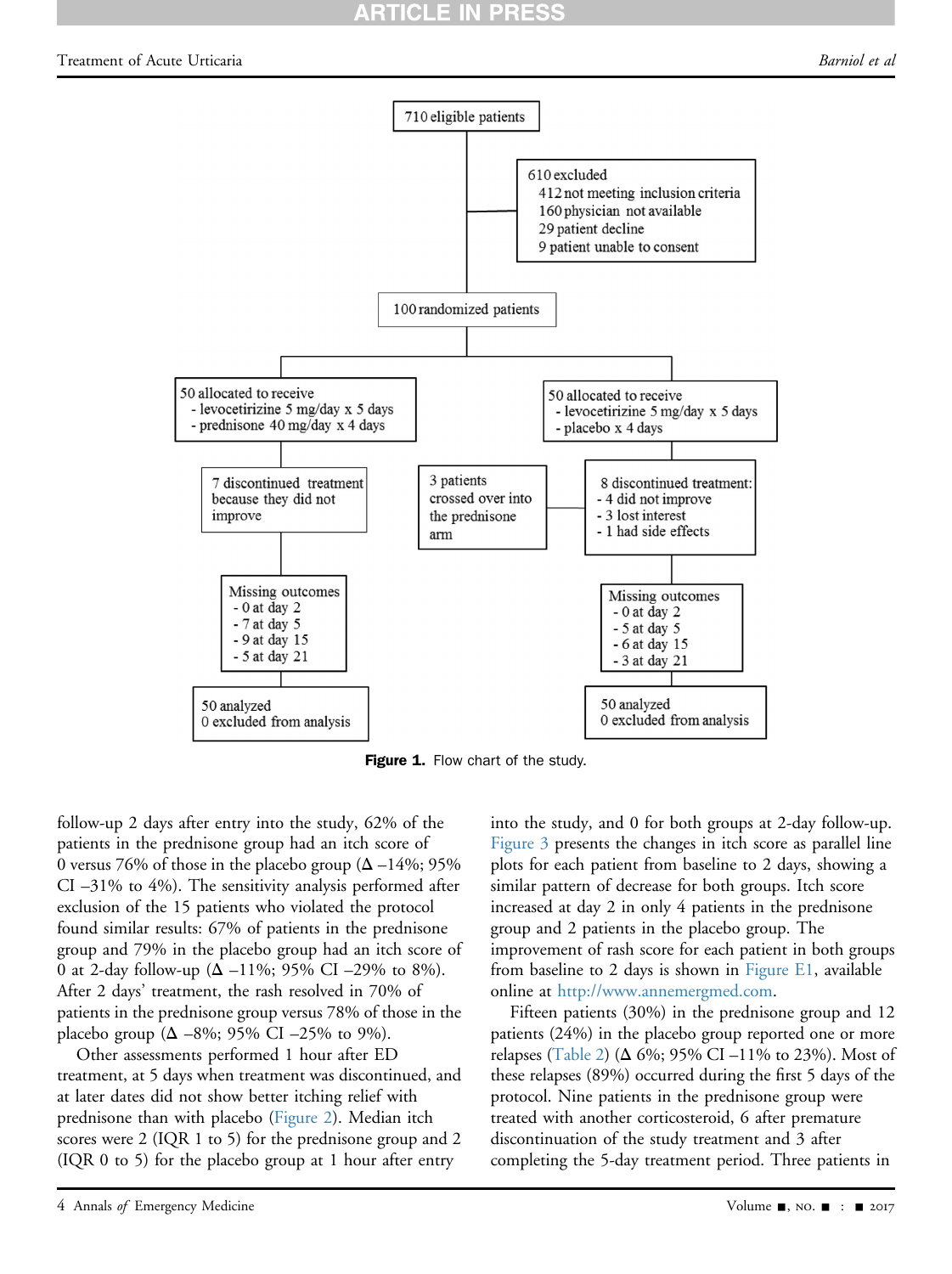<span id="page-4-0"></span>

|  |  |  |  |  | Table 1. Baseline clinical and demographic characteristics.* |
|--|--|--|--|--|--------------------------------------------------------------|
|--|--|--|--|--|--------------------------------------------------------------|

| Group                                                           | Prednisone, $n = 50$ | Placebo, $n = 50$ |
|-----------------------------------------------------------------|----------------------|-------------------|
| Age, y                                                          | 27 (23–41)           | $27(23-44)$       |
| Male patients                                                   | 23 (46)              | 24 (48)           |
| Body mass                                                       | 23 (21-27)           | $23(21-25)$       |
| index, $kg/m2$                                                  |                      |                   |
| Eliciting factors                                               | 27 (54)              | 30(60)            |
| Food                                                            | 13 (26)              | 6(12)             |
| Drug                                                            | 6(12)                | 8(16)             |
| Contact urticaria                                               | 3(6)                 | 5(10)             |
| Insect bite                                                     | 1(2)                 | 1(2)              |
| Itch score on numeric                                           | $7(5-8)$             | $7(5-8)$          |
| rating scale                                                    |                      |                   |
| Rash                                                            |                      |                   |
| % of total body surface                                         | $30(10-54)$          | $33(10-49)$       |
| $<$ 10% of total body                                           | 12 (24)              | 9(18)             |
| surface, No. (%)                                                |                      |                   |
| 10%-50% of total body                                           | 21 (42)              | 28 (56)           |
| surface, No. (%)                                                |                      |                   |
| >50% of total body                                              | 17 (34)              | 13 (26)           |
| surface, No. (%)                                                |                      |                   |
| Pulse rate, beats/min                                           | 80 (70-83)           | 80 (71-90)        |
| Systolic blood pressure, mm Hg                                  | 129 (120–140)        | 130 (120-140)     |
| *Results are expressed median (IQR) unless otherwise indicated. |                      |                   |

<span id="page-4-4"></span>the placebo group were treated with a corticosteroid during the study treatment period and 2 later.

Seven patients (14%) in the prednisone group and 7 (14%) in the placebo group reported mild adverse effects of treatment that did not warrant its discontinuation [\(Table 2](#page-4-3)). The most common were fatigue (7 patients), sedation (3), insomnia (2), and dyspepsia (2). No serious or severe adverse effect of the treatment was reported.

#### LIMITATIONS

First, patients in our study were followed up by telephone and not clinically. To improve outcome reporting accuracy, all patients were called by the same investigator and a scoring system was used to assess itching

<span id="page-4-1"></span>



<span id="page-4-2"></span>

Figure 3. Changes in each patient's itch score from baseline to 2 days, contrasted between groups. For each treatment group, the day 0 itch score is sorted from highest (patient 1) to lowest (patient 50) and displayed along the gray line. For each patient, a line extends from that value to the day 2 value. The box plots show the overall group changes in itch score between both groups.

and rash extent. Second, 7 patients in the prednisone group and 8 in the placebo group discontinued treatment, and 3 of them crossed over from the placebo to the prednisone arm. These protocol deviations may have biased results and decreased the odds of demonstrating an effect of prednisone in the intention-to-treat analysis. However, the sensitivity analysis performed after these patients were excluded confirmed that the addition of prednisone did not improve urticaria resolution compared with antihistamine alone. Third, all patients attended the ED with untreated acute urticaria of recent onset. The purpose of our study was to test the use of prednisone in first-line ED management of acute urticaria without angioedema. Therefore, our results may not be relevant to more severe urticaria that persists for days or weeks and resists a first line of treatment. Fourth, data on use of topicals for relieving itching were not

#### <span id="page-4-3"></span>Table 2. Relapses and adverse effects[.\\*](#page-4-5)

| Group                  | Prednisone,<br>$n = 50$ | Placebo.<br>$n = 50$ | <b>Absolute Risk</b><br>Difference, % (95% CI) |
|------------------------|-------------------------|----------------------|------------------------------------------------|
| Relapses               | 15 (30)                 | 12 (24)              | $6(-11$ to 23)                                 |
| One                    | 12(24)                  | 10 (20)              | $4 (-12 to 20)$                                |
| Two                    | 2(4)                    | 2(4)                 | $\Omega$                                       |
| Three                  | 1(2)                    | Ω                    | $2$ ( $-5$ to 10)                              |
| <b>Adverse effects</b> |                         |                      |                                                |
| Fatigue                | 4(8)                    | 3(6)                 | $2$ (-9 to 14)                                 |
| Sedation               | 0                       | 3(6)                 | $-6$ ( $-16$ to 21)                            |
| Insomnia               | 2(4)                    | 0                    | 4 $(-4 \text{ to } 13)$                        |
| Dyspepsia              | 1(2)                    | 1(2)                 | $\Omega$                                       |

<span id="page-4-5"></span>\*Results are expressed as No. (%) unless otherwise indicated.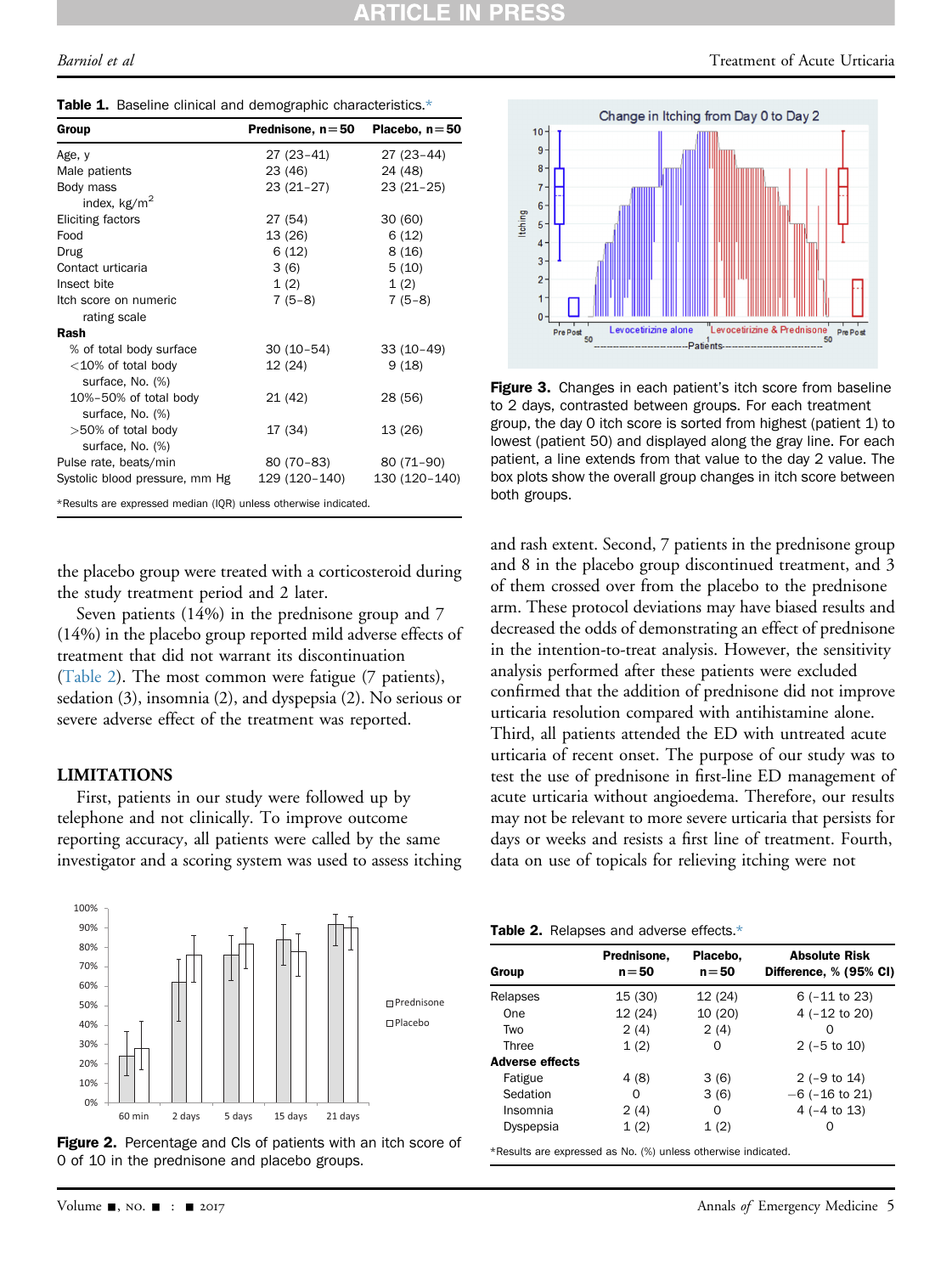collected. Randomization presumably distributed these treatments equally between the 2 groups of patients.

## DISCUSSION

In this randomized, double-blind study of patients with acute urticaria, the addition of a 4-day prednisone burst to levocetirizine did not increase or accelerate the rate of resolution observed with the antihistamine alone. The rash resolved in most patients in the prednisone group and in the placebo group after 2 days of treatment. In addition, we found no difference in the incidence of relapses or adverse effects during and after the treatment period. These data suggest that prednisone does not increase the effectiveness of a first-line treatment with antihistamine in patients presenting to the ED with recent urticaria without anaphylaxis.

In conflict with our results, 2 previous studies suggested that a burst of corticosteroid in addition to antihistamine could be beneficial to patients with acute urticaria. Pollack and Romano<sup>[9](#page-6-3)</sup> performed a randomized, double-blinded trial on the addition of a 4-day prednisone burst to standard treatment with antihistamines in 43 patients attending an ED for acute urticaria of no more than 24 hours' duration. Patients in the prednisone group had greater improvement in rash and itch score than those in the placebo group at 2- and 5-day follow-up. The authors concluded that the addition of prednisone improved the symptomatic and clinical response of acute urticaria to antihistamines, without any apparent adverse effects. The discrepancies observed with our negative results could be related to differences in sample size or in antihistamines. The first-generation antihistamines used in their study, diphenhydramine and hydroxyzine, may be less potent  $H_1$ antagonists and be less effective in relieving the symptoms of acute urticaria than newer second-generation antihistamines. $^{13,14}$ 

The second study was a nonrandomized prospective cohort study of 109 patients who attended a dermatology consultation for acute urticaria, received an antihistamine (loratadine) or prednisolone for 3 days, and were followed up until complete remission.<sup>[10](#page-6-4)</sup> Both treatment regimens were effective in controlling whealing, but symptoms ceased earlier in corticosteroid-treated patients, with 94% experiencing complete remission within 3 days of treatment compared with 66% of patients treated with loratadine. This study was not randomized and was not carried out in an ED setting.

Based on these 2 early studies, in 2004 a best evidence topic report on acute urticaria concluded that the addition of oral corticosteroid to an antihistamine resulted in decreased itch and more rapid rash resolution in patients presenting to the

ED with acute urticaria.<sup>15</sup> More recently, the 2013 revision of the international guidelines for the definition, classification, diagnosis, and management of urticaria suggested that a short course of oral corticosteroids may be useful for acute urticaria and acute exacerbation of chronic spontaneous urticaria to reduce disease duration and activity.<sup>7</sup> Nevertheless, the low level of evidence of this recommendation, related to the lack of well-designed randomized clinical trials, was emphasized. In 2014, a review recommended oral corticosteroid for a few days in patients with acute urticaria associated with marked symptoms or angioedema to shorten the duration of attacks.<sup>[8](#page-6-9)</sup>

Acute urticaria is a self-limited transient condition. Mild cases may not require treatment. Pharmacologic therapy is initiated to relieve itching. Most attacks settle within 2 to 3 weeks and further relapses are prevented by avoidance of the inducing stimulus. The proportion of patients progressing from acute urticaria to anaphylaxis is not documented but appears low. Only 1 of our 100 patients underwent anaphylaxis, confirming that acute urticaria is most frequently a self-limited disorder. Emergency physicians must observe the patient for 1 to 2 hours in the ED after treatment to ascertain that an anaphylactic reaction is not developing. Patients whose condition has not progressed beyond simple urticaria to angioedema or systemic symptoms within a few hours of onset of pruritic rash are unlikely to experience worsening once treatment is initiated.<sup>16</sup>

Second-generation antihistamines are recommended as first-line medications for both children and adults because of their good safety profile.<sup>7,17</sup> Older first-generation  $H_1$ antihistamines have pronounced adverse effects, including anticholinergic and sedative effects that impair quality of life.<sup>[18](#page-6-11)</sup> H<sub>1</sub> antihistamines reduce the wheal and pruritus mediated primarily by the actions of histamine on  $H_1$ receptors located on endothelial cells and on sensory nerves. The dosage of second-generation antihistamines may be increased up to 4-fold as second-line treatment in patients who do not respond to a single dose.<sup>[7,19](#page-6-2)</sup>

Despite the evidence that second-generation  $H_1$ antihistamines treat acute urticaria without disturbing adverse effects, many physicians believe that corticosteroids are still the most effective treatment to obtain rapid symptom relief. Corticosteroids were used in 93% of 459 subjects attending an ED for acute urticaria, most of them without angioedema. $11$  Emergency physicians may be concerned that patients worsen after discharge and return to the ED with more severe symptoms or anaphylaxis. However, corticosteroids are no longer drugs of choice in initial anaphylaxis treatment.<sup>20,21</sup> Our results do not support the addition of corticosteroid to antihistamine as a first-line treatment of uncomplicated acute urticaria. Even if short-term treatment with corticosteroids does not cause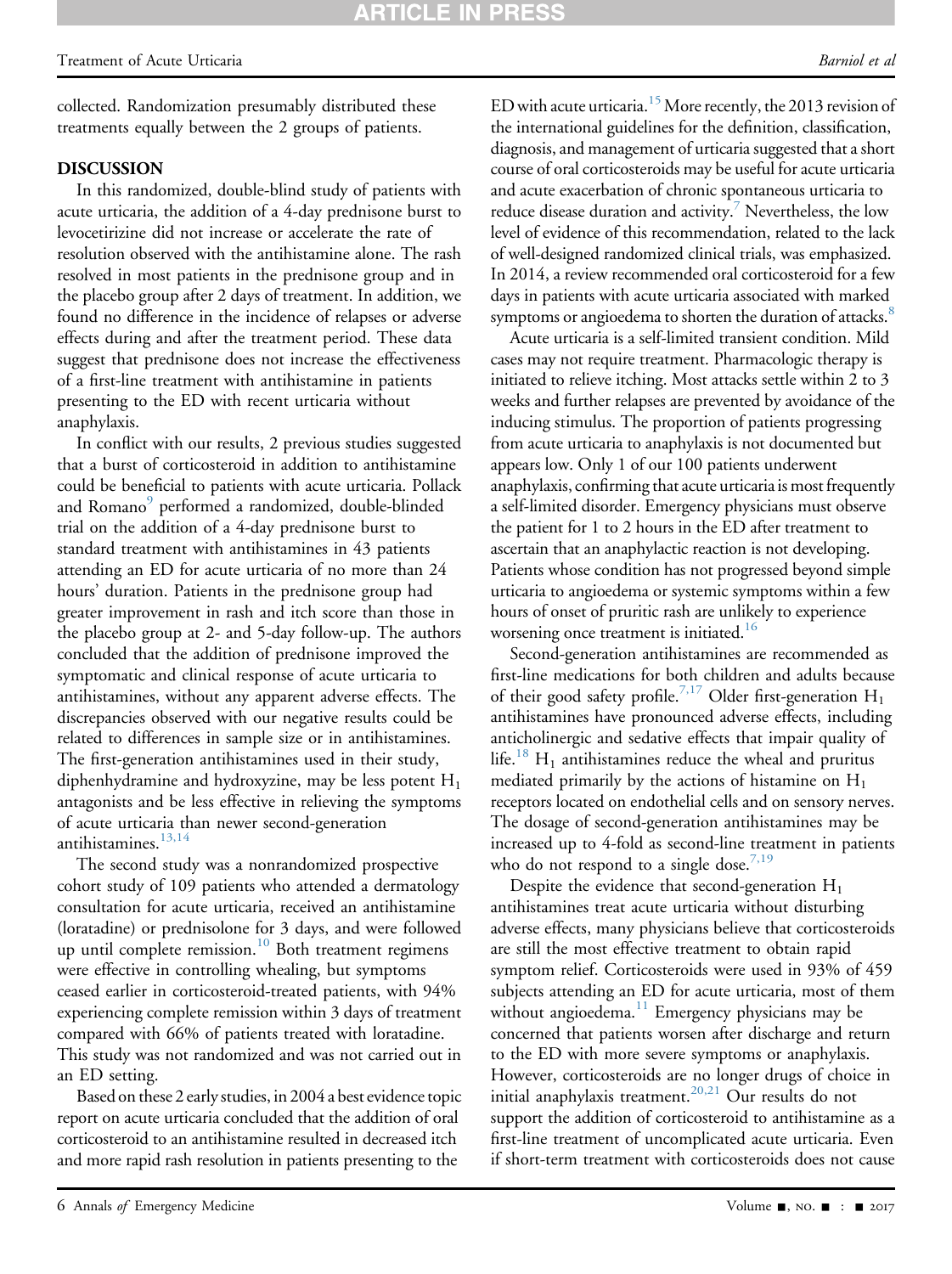clinically significant toxicity, recurrent or long-term treatment may have deleterious effects. Refractory cases must be referred to a dermatologist or allergist.

In conclusion, the addition of a 4-day burst of prednisone to levocetirizine was not superior to levocetirizine alone for relieving itching or improving the time course of resolution of acute urticaria. This study does not support the addition of corticosteroids to  $H_1$ antihistamine as first-line treatment of acute urticaria without angioedema. Other randomized controlled studies should address the role of corticosteroids in the management of acute urticaria as a second-line treatment or when angioedema is present.

The authors acknowledge the sponsors, Toulouse University Hospital and the French Society of Emergency Medicine; Dr. Vanina Bongard for advice on study design; the clinical research assistants for their help in conducting this study; and Nina Crowte for translation services.

Supervising editor: Steven M. Green, MD

Author affiliations: From the Pôle de Médecine d'Urgences, Centre Hospitalier Universitaire, Toulouse, France (Barniol, Dehours, Mallet, Houze-Cerfon, Lauque, Charpentier); the Université Paul Sabatier Toulouse III, Toulouse, France (Lauque, Charpentier); and INSERM UMR 1027 Equipe 5, Toulouse, France (Charpentier).

Author contributions: CB and SC conceived the study, designed the trial, and obtained research funding. CB, ED, JM, C-HH-C, and SC supervised the conduct of the trial, recruitment of patients, and data collection. CB, DL, and SC managed the data, including quality control. DL and SC provided statistical advice on study design and statistical methodology and analyzed the data. DL had full access to all the data and had final responsibility for the decision to submit for publication. CB drafted the article, and all authors contributed substantially to its revision. DL takes responsibility for the paper as a whole.

All authors attest to meeting the four [ICMJE.org](http://ICMJE.org) authorship criteria: (1) Substantial contributions to the conception or design of the work; or the acquisition, analysis, or interpretation of data for the work; AND (2) Drafting the work or revising it critically for important intellectual content; AND (3) Final approval of the version to be published; AND (4) Agreement to be accountable for all aspects of the work in ensuring that questions related to the accuracy or integrity of any part of the work are appropriately investigated and resolved.

Funding and support: By Annals policy, all authors are required to disclose any and all commercial, financial, and other relationships in any way related to the subject of this article as per ICMJE conflict of interest guidelines (see [www.icmje.org\)](http://www.icmje.org/). The authors have stated that no such relationships exist. This work was sponsored by Toulouse University Hospital for regulatory and ethical submission. Support was solely institutional. The study was supported by a grant from the French Society of Emergency Medicine and a local grant from Toulouse University Hospital, 2011, number 1122102.

Publication dates: Received for publication December 31, 2016. Revision received February 26, 2017. Accepted for publication March 1, 2017.

Trial registration number: NCT02565680

The sponsor of the study had no role in study design, data collection, analysis and interpretation, or writing of this report.

#### <span id="page-6-0"></span>REFERENCES

- 1. [Wang E, Lim BL, Than KY. Dermatological conditions presenting at an](http://refhub.elsevier.com/S0196-0644(17)30264-0/sref1) [emergency department in Singapore.](http://refhub.elsevier.com/S0196-0644(17)30264-0/sref1) Singapore Med J. [2009;50:881-884](http://refhub.elsevier.com/S0196-0644(17)30264-0/sref1).
- 2. [Alpalhão M, Uva L, Soromenho G, et al. Dermatological emergencies:](http://refhub.elsevier.com/S0196-0644(17)30264-0/sref2) [one-year data analysis of 8,620 patients from the largest Portuguese](http://refhub.elsevier.com/S0196-0644(17)30264-0/sref2) [tertiary teaching hospital.](http://refhub.elsevier.com/S0196-0644(17)30264-0/sref2) Eur J Dermatol. 2016;26:460-464.
- 3. [Martínez-Martínez ML, Escario-Travesedo E, Rodríguez-Vázquez M,](http://refhub.elsevier.com/S0196-0644(17)30264-0/sref3) [et al. \[Dermatology consultations in an emergency department prior to](http://refhub.elsevier.com/S0196-0644(17)30264-0/sref3) [establishment of emergency dermatology cover\].](http://refhub.elsevier.com/S0196-0644(17)30264-0/sref3) Actas Dermosifiliogr. [2011;102:39-47.](http://refhub.elsevier.com/S0196-0644(17)30264-0/sref3)
- 4. [Baibergenova A, Shear NH. Skin conditions that bring patients to](http://refhub.elsevier.com/S0196-0644(17)30264-0/sref4) [emergency departments.](http://refhub.elsevier.com/S0196-0644(17)30264-0/sref4) Arch Dermatol. 2011;147:118-120.
- 5. [Simonart T, Askenasi R, Lheureux P. Particularities of urticaria seen in](http://refhub.elsevier.com/S0196-0644(17)30264-0/sref5) [the emergency department.](http://refhub.elsevier.com/S0196-0644(17)30264-0/sref5) Eur J Emerg Med. 1994;1:80-82.
- <span id="page-6-1"></span>6. [Poon E, Seed PT, Greaves MW, et al. The extent and nature of disability](http://refhub.elsevier.com/S0196-0644(17)30264-0/sref6) [in different urticarial conditions.](http://refhub.elsevier.com/S0196-0644(17)30264-0/sref6) Br J Dermatol. 1999;140:667-671.
- <span id="page-6-2"></span>7. [Zuberbier T, Aberer W, Asero R, et al. The EAACI/GA\(2\) LEN/EDF/WAO](http://refhub.elsevier.com/S0196-0644(17)30264-0/sref7) guideline for the definition, classifi[cation, diagnosis, and management](http://refhub.elsevier.com/S0196-0644(17)30264-0/sref7) [of urticaria: the 2013 revision and update.](http://refhub.elsevier.com/S0196-0644(17)30264-0/sref7) Allergy. 2014;69:868-887.
- <span id="page-6-9"></span><span id="page-6-3"></span>8. Sabroe RA. Acute urticaria. Immunol Allergy Clin North Am. 2014;34:11-21.
- 9. [Pollack CV, Romano TJ. Outpatient management of acute urticaria: the](http://refhub.elsevier.com/S0196-0644(17)30264-0/sref9) role of prednisone. Ann Emerg Med[. 1995;26:547-551](http://refhub.elsevier.com/S0196-0644(17)30264-0/sref9).
- <span id="page-6-4"></span>10. Zuberbier T, Iffl[änder J, Semmler C, et al. Acute urticaria: clinical aspects](http://refhub.elsevier.com/S0196-0644(17)30264-0/sref10) [and therapeutic responsiveness.](http://refhub.elsevier.com/S0196-0644(17)30264-0/sref10) Acta Derm Venereol. 1996;76:295-297.
- <span id="page-6-5"></span>11. Losappio L, Heffl[er E, Bussolino C, et al. Acute urticaria presenting in the](http://refhub.elsevier.com/S0196-0644(17)30264-0/sref11) [emergency room of a general hospital.](http://refhub.elsevier.com/S0196-0644(17)30264-0/sref11) Eur J Intern Med. 2014;25:147-150.
- <span id="page-6-7"></span><span id="page-6-6"></span>12. [Wallace AB. The exposure treatment of burns.](http://refhub.elsevier.com/S0196-0644(17)30264-0/sref12) Lancet. 1951;1:501-504.
- 13. Juhlin L. A comparison of the pharmacodynamics of  $H_1$ -receptor [antagonists as assessed by the induced wheal-and-](http://refhub.elsevier.com/S0196-0644(17)30264-0/sref13)flare model. Allergy[. 1995;50\(24 suppl\):24-30.](http://refhub.elsevier.com/S0196-0644(17)30264-0/sref13)
- 14. [Grant JA, Danielson L, Rihoux JP, et al. A double-blind, single-dose,](http://refhub.elsevier.com/S0196-0644(17)30264-0/sref14) [crossover comparison of cetirizine, ebastine, epinastine, fexofenadine,](http://refhub.elsevier.com/S0196-0644(17)30264-0/sref14) [terfenadine, and loratadine versus placebo: suppression of histamine](http://refhub.elsevier.com/S0196-0644(17)30264-0/sref14)induced wheal and fl[are response for 24 h in healthy male subjects.](http://refhub.elsevier.com/S0196-0644(17)30264-0/sref14) Allergy[. 1999;54:700-707.](http://refhub.elsevier.com/S0196-0644(17)30264-0/sref14)
- <span id="page-6-8"></span>15. [Poon M, Reid C. Best evidence topic reports. Oral corticosteroids in](http://refhub.elsevier.com/S0196-0644(17)30264-0/sref15) acute urticaria. Emerg Med J[. 2004;21:76-77.](http://refhub.elsevier.com/S0196-0644(17)30264-0/sref15)
- <span id="page-6-10"></span>16. [Paul Tran T, Muelleman RL. Allergy, hypersensitivity, and anaphylaxis.](http://refhub.elsevier.com/S0196-0644(17)30264-0/sref16) [In: Marx JA, Hockberger RS, Walls RM, eds.](http://refhub.elsevier.com/S0196-0644(17)30264-0/sref16) Rosen's Emergency [Medicine: Concepts and Clinical Practice](http://refhub.elsevier.com/S0196-0644(17)30264-0/sref16), 6th ed. Philadelphia, PA: [Mosby Elsevier; 2006:1818-1837.](http://refhub.elsevier.com/S0196-0644(17)30264-0/sref16)
- 17. [Simons FE. Advances in H1-antihistamines.](http://refhub.elsevier.com/S0196-0644(17)30264-0/sref17) N Engl J Med. [2004;351:2203-2217.](http://refhub.elsevier.com/S0196-0644(17)30264-0/sref17)
- <span id="page-6-11"></span>18. [Staevska M, Gugutkova M, Lazarova C, et al. Night-time sedating](http://refhub.elsevier.com/S0196-0644(17)30264-0/sref18) [H1-antihistamine increases daytime somnolence but not treatment](http://refhub.elsevier.com/S0196-0644(17)30264-0/sref18) effi[cacy in chronic spontaneous urticaria: a randomized controlled](http://refhub.elsevier.com/S0196-0644(17)30264-0/sref18) trial. Br J Dermatol[. 2014;171:148-154.](http://refhub.elsevier.com/S0196-0644(17)30264-0/sref18)
- 19. [Staevska M, Popov TA, Kralimarkova T, et al. The effectiveness of](http://refhub.elsevier.com/S0196-0644(17)30264-0/sref19) [levocetirizine and desloratadine in up to 4 times conventional doses in](http://refhub.elsevier.com/S0196-0644(17)30264-0/sref19) difficult-to-treat urticaria. [J Allergy Clin Immunol](http://refhub.elsevier.com/S0196-0644(17)30264-0/sref19). 2010;125:676-682.
- <span id="page-6-12"></span>20. [Choo KJ, Simons FE, Sheikh A. Glucocorticoids for the treatment of](http://refhub.elsevier.com/S0196-0644(17)30264-0/sref20) anaphylaxis. [Evid Based Child Health](http://refhub.elsevier.com/S0196-0644(17)30264-0/sref20). 2013;8:1276-1294.
- 21. [Simons FE, Ardusso LR, Dimov V, et al. World Allergy Organization](http://refhub.elsevier.com/S0196-0644(17)30264-0/sref21) [anaphylaxis guidelines: 2013 update of the evidence base.](http://refhub.elsevier.com/S0196-0644(17)30264-0/sref21) Int Arch Allergy Immunol[. 2013;162:193-204](http://refhub.elsevier.com/S0196-0644(17)30264-0/sref21).